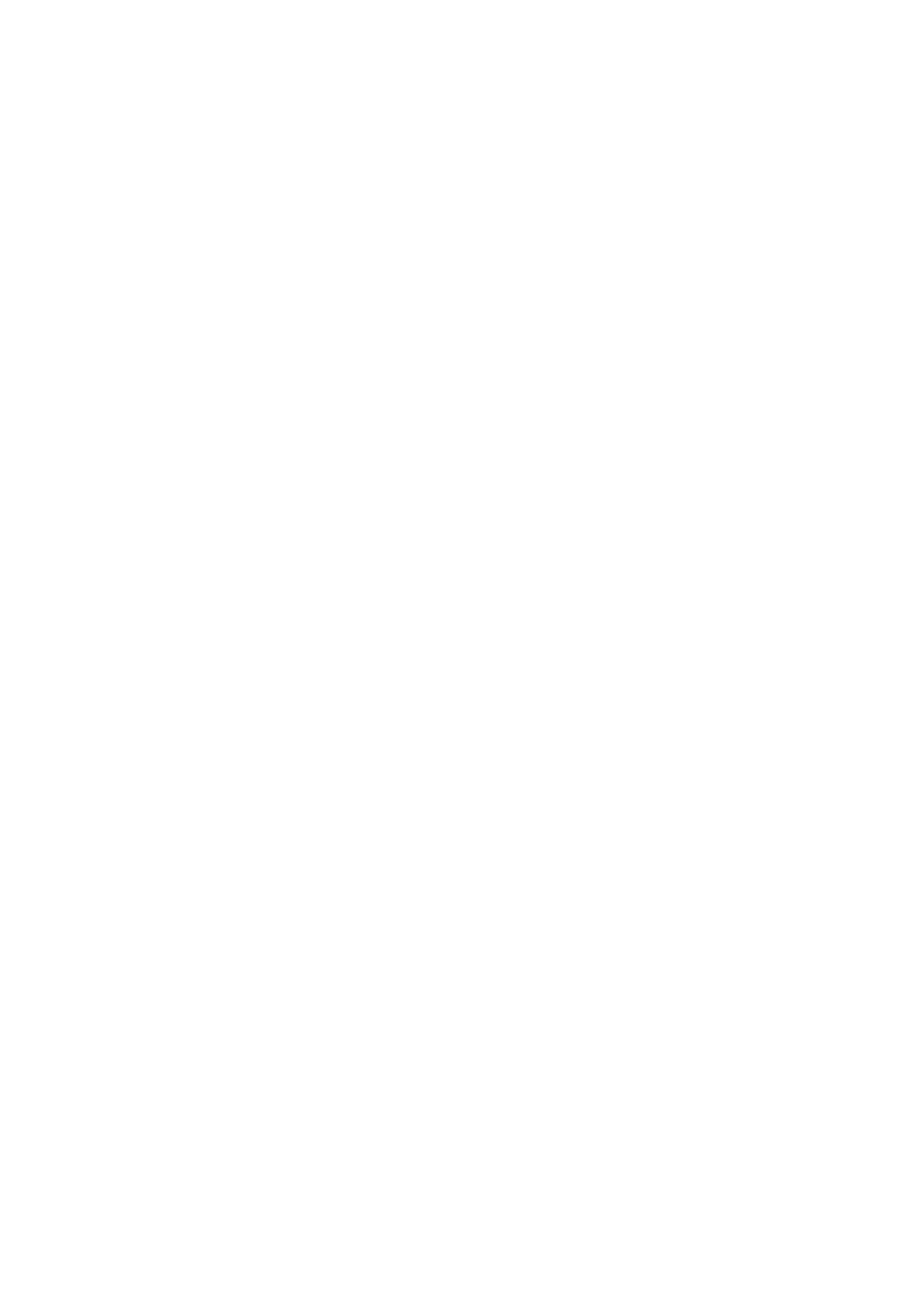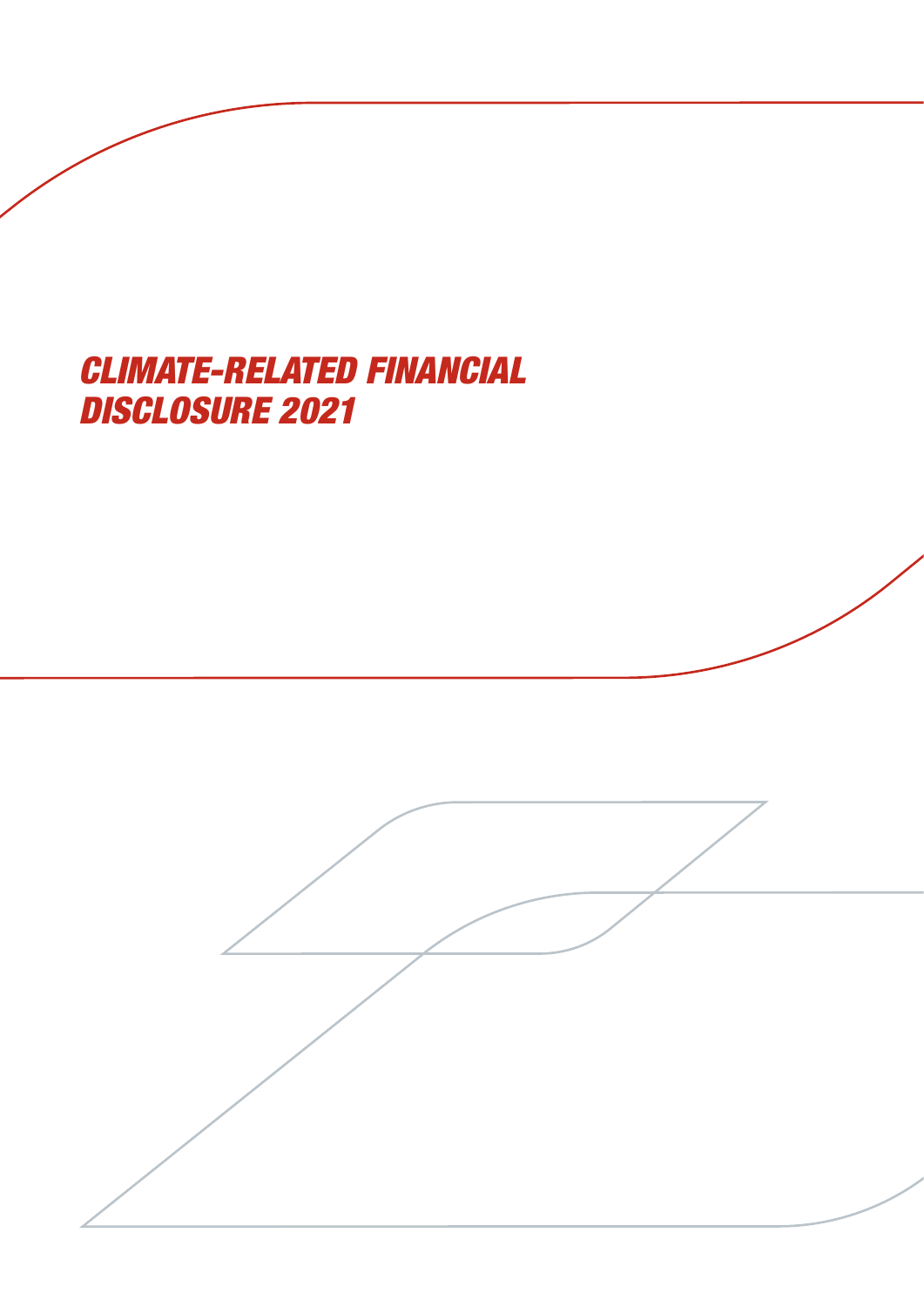## *INTRODUCTION*

With the Climate-related Financial Disclosure we aim to provide investors and other stakeholders with relevant information to assess the adequacy of our approach to climate change and our ability to manage the risks and opportunities it brings.

Since 2017, we have welcomed the efforts of the [Task Force on Climate-related Financial Disclosures - TCFD](https://www.fsb-tcfd.org/supporters/) initiated by the Financial Stability Board and we have voluntarily committed to the disclosure of financially material information about the impacts of climate change on our activities. We also chose transparent and proactive communication on the actions we have taken in support of the Paris Agreement of "limiting global warming to well below 2°C and to pursue efforts to limit temperature increases to 1.5°C above pre-industrial levels". A tangible expression of this commitment is our joining the [Net-Zero Asset Owner Alliance](https://www.unepfi.org/net-zero-alliance/) and the **Net-Zero Insurance Alliance**, two coalitions of many of the world's leading asset owners and insurers, convened by the United Nations, delivering on a bold commitment to make their financial portfolios climate-neutral by 2050.

The assessment of the climate-related impacts on the business is a complex activity and the methodologies for the effective reporting on these aspects are still evolving. This exercise as a starting point of a journey to the progressive refinement and sophistication of our analysis and disclosure.

The data and information included in this Disclosure are largely derived from the Generali Group's 2021 Annual Integrated Report and they are organized so as to illustrate how we are implementing the recommendations of the TCFD, whose structure is reflected: Governance, Strategy, Risk Management, and Metrics and Targets.



#### Governance

The organization's governance around climate-related risks and opportunities.

#### Strategy

The actual and potential impacts of climate-related risks and opportunities on the organization's businesses, strategy, and financial planning.

#### Risk Management

The processes used by the organization to identify, assess, and manage climate-related risks.

#### Metrics and Tagets

The metrics and targets used to assess and manage relevant climate-related risks and opportunities.

This Disclosure is an integral part of our commitment to promote active leadership within the insurance industry in addressing climate challenges and fostering systemic responses for a just transition to a low-carbon society. In this spirit, we participate in a number of climate-related [working groups](https://www.generali.com/our-responsibilities/our-commitment-to-the-environment-and-climate/participation-in-public-debate), including: UNEP FI PSI - TCFD Pilot Group, Net-Zero Asset Owner Alliance, Net-Zero Insurance Alliance, Climate Action 100+, Investor Leadership Network, CRO Forum, Geneva Association, EIOPA Pilot Exercise on Climate Change Adaptation in Non-Life Underwriting and Pricing and CDP.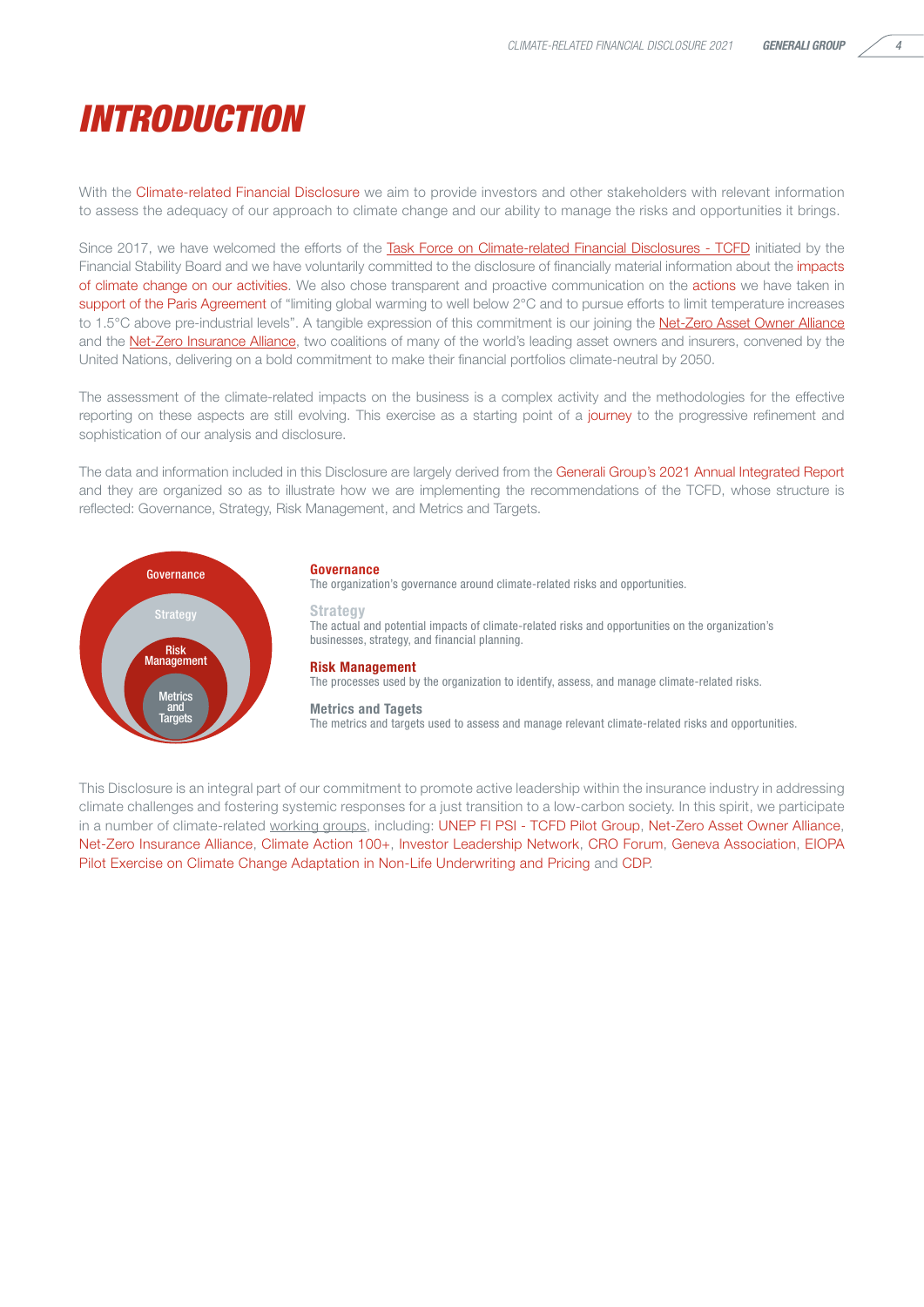

The Group governance is structured in such a way as to favour effective management of the risks and opportunities tied to climate change, which is considered one of the ESG factors most material for the Group, our value chain and the stakeholders.

### Board of Directors' role

The Board of Directors ensures that the Group organisation and management system is complete, functional and effective in monitoring climate change-related impacts. In 2018, it therefore adopted the [Group Strategy on Climate Change,](https://www.generali.com/our-responsibilities/our-commitment-to-the-environment-and-climate) which was updated in March 2020 and June 2021, outlining a plan for investment, underwriting and stakeholder engagement activities to mitigate climate risks and facilitate the just transition to a low-carbon economy. The Board of Directors is informed through the Governance and Sustainability Committee about the implementation of this strategy and the results achieved. In 2021, these elements were analysed during five meetings of the Committee.

#### Management's role

Climate change may have pervasive impacts across the entire organization. For this reason, the decisions on how to integrate the assessment and effective management of climate change impacts into the different business processes are guided by the Sustainability Committee at top management level, which can rely on adequate powers and a cross-functional vision across multiple Groups' functions and geographies.

This Committee, sponsored by the Group CEO, consists of the heads of both the GHO functions and business units. The decisions set forth by the Committee are implemented by the competent management, each for its area of responsibility. A component of the variable remuneration of the Group CEO and top management depends on the results achieved in the implementation of the Strategy on Climate Change.

This cross-functional approach is also reflected in the Climate Strategy Task Force, which pools together the functions of Group Chief Investment Officer, Group P&C Retail, Group P&C Corporate & Commercial, Group Life & Health, Group Integrated Reporting and Group Risk Management, coordinated by Group Sustainability & Social Responsibility. The goal of this work group is to guarantee the management of the risks and opportunities tied to climate change in compliance with the strategy defined by the Board and to ensure the reporting on these aspects both to internal competent bodies and to external stakeholders, in line with the TCFD recommendations. Within this Task Force is active a coal companies engagement committee, which analyses the just transition plans of the engaged coal companies, monitors their implementation and encourages further progress.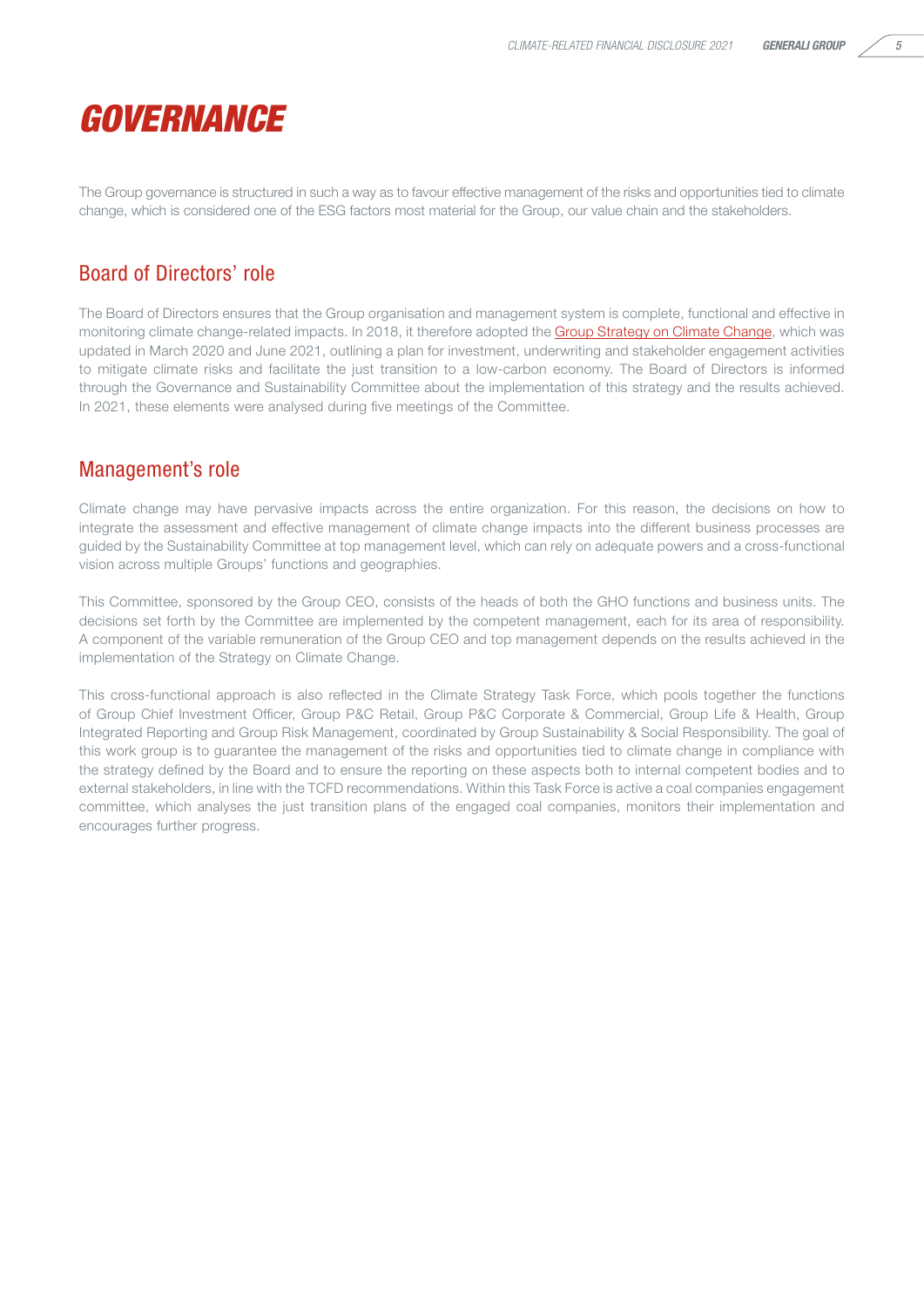#### **Strategy**

Climate change is a material mega trend for our Group, with potential more limited effects over the short term, however potentially catastrophic over the long term. Associated with this mega trend is a high degree of uncertainty in accurately determining a time frame and magnitude of the impacts in the different geographies.

Climate change risks can be divided in:

- physical risks, arising from the worsening of catastrophic events that result from climate change, such as storms, floods, heat waves;
- transition risks, arising from the economic developments generated by the transition to a greener economy, with lower or virtually zero levels of greenhouse gas emissions.

#### **Physical risks Component Component Component Component Component Component Component Component Component Compo**

The worsening of climate-related weather phenomena as part of physical risks - may impact the P&C segment in terms of pricing and occurrence of catastrophic events, impacting- conditions being equal - the number and cost of the claims and their management expenses, as well as reinsurance costs.

The Life segment might also be impacted: the intensification of the heat waves, the increased frequency of floods and the expansion of the habitats suitable for hosting carriers of tropical diseases indeed might worsen the expected mortality and morbidity rates.

The physical risks caused by climate change, which worsen the living conditions of the population and increase damages not covered by insurance, might also lead to a deterioration of socio-political stability and the macroeconomic and geopolitical conditions, with cascade effects on the financial system and on the overall economy.

The shift to a greener economy, in the area of the transition risks, is driven by changes in national or international public policies, in technologies and in consumer preferences that might affect different sectors, especially those with a higher energy intensity, up to leading to the phenomenon of the so-called stranded assets, that is the complete loss of value of financial assets relating to the so-called carbon intensive sectors.

A good portion of the impact of these risks depends on the speed to come into line with stricter environmental standards and on the public support that will be guaranteed for reconversion. The transition risks are therefore influenced by factors marked by a high degree of uncertainty, such as political, social and market dynamics and technological changes. Even though the speed of transition and its risks are hard to determine today, they will probably have wide-ranging consequences, especially in several sectors such as energy.

Financing or insuring companies operating in sectors characterized by high greenhouse gas emissions and do not have adequate decarbonisation strategies might also expose to reputational risks.

Climate mitigation and adaptation strategies offer investment opportunities as well as opportunities for the development of the insurance market. As weather phenomena and extreme natural events evolve and intensify, a related increase in the demand for protection through specific insurance solutions and risk management is plausible.

The new regulations and the public plans launched in Europe aimed at creating incentives for transition to a green economy, together with the changes in consumer preferences, are supporting the demand for insurance products tied to the sector of renewable energy, energy efficiency and sustainable mobility. They are increasing the retail demand for green insurance products linked to sustainable lifestyles and strengthening the demand for investment products linked to green finance.

The decarbonisation of the economy and, more specifically, the large-scale spread of systems producing energy from renewable sources require substantial investments that are only partly covered with public funds, in this way increasing investment opportunities for private parties.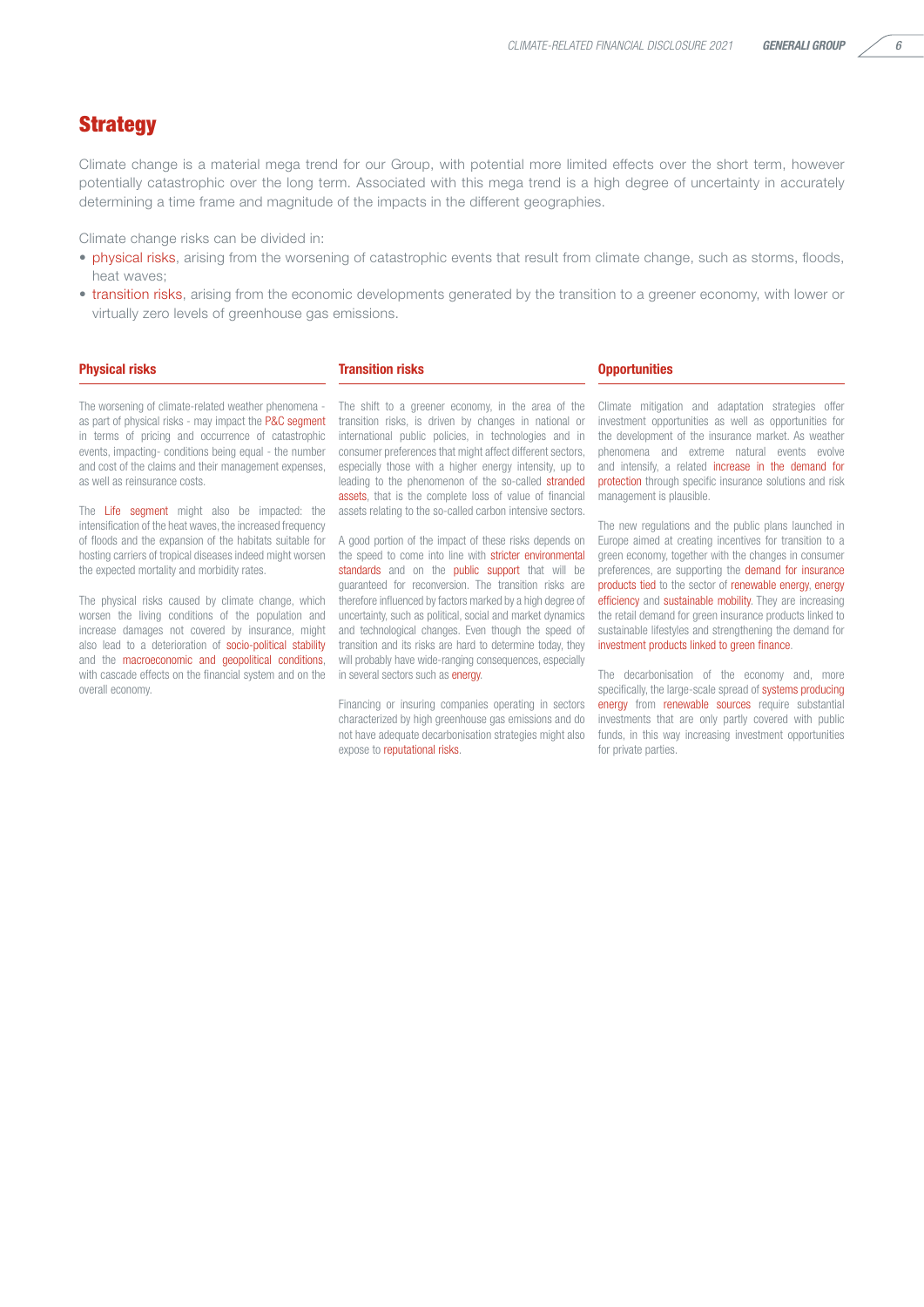#### Risk and opportunities management

We have defined processes and tools to mitigate climate risks and to seize the opportunities arising from the green transaction. These include monitoring the adequacy of the actuarial models to assess and rate risks, recourse to risk transfer mechanisms, periodical analysis of the investments, product and service innovation processes, dialogue with stakeholders and development of partnerships to share knowledge and identify effective solutions.

#### Physical risks Transition risks Opportunities

We manage short-term physical risks by adopting a risk monitoring and careful selection aimed at optimizing the insurance strategy with the use of actuarial models that are periodically updated in order to estimate potential damage, including natural catastrophe damage, influenced by climate change.

We turn to reinsurance contracts and alternative risk transfer instruments, such as the issue of insurance securities protecting against natural catastrophe risks, i.e. cat bonds, like Lion III Re

In order to reduce exposure to physical risks of our corporate customers in the Property & Casualty segment, we provide consulting services to introduce technical-organisational improvements capable of increasing the protection of the insured assets even from extreme natural events, and we define claim prevention programs and periodically monitor them.

We have set up special procedures to speed up damage appraisal and claims settlement in the case of natural catastrophes and extreme events so as to strengthen the resilience of the territories struck and to facilitate the post-emergency assistance and return to normality phase.

As for the transition risk management, we are reducing the already limited exposure of the investment portfolio to issuers of the coal sector in order to reach zero exposure in OECD countries by 2030 and in the rest of the world by 2040. A gradual exclusion approach is applied to the tar sand sector, too. We also set the target of making our investment portfolio climate neutral by 2050, in line with the Paris Agreement's goal of limiting global warming to 1.5°C compared to pre-industrial levels.

The exposure of our client portfolio to fossil fuel sector is minimal: we exclude underwriting risks associated with coal, gas and oil exploration and extraction - conventional and unconventional - and since 2018 we no longer offer insurance coverage for the construction of new coal-fired power plants, for those already existing of new customers and for the construction of new coal mines. Also for underwriting, we set the goal of gradually reducing our current limited exposure to the thermal coal sector in order to reach zero exposure in OECD countries by 2030 and in the rest of the world by 2038. The exclusion policy is extended to the tar sands and shale oil and gas sectors. As members of the Net-Zero Insurance Alliance, we set the target of making our underwriting portfolio climate neutral by 2050.

In those countries where coal accounts for over 45% of the domestic electricity mix, to limit the negative social impacts deriving from our decision to quit this sector, we are carrying out engagement activities with the companies with whom we have trade relations to implement the principle of just transition that combines the need to protect the climate with minimisation of social consequences for local employment and energy procurement. The engagement activity is focused on monitoring GHG emission reduction, worker protection and retraining, and community support plans by analysing their costs and investments allocated for these purposes.

To demonstrate consistency with the commitments required to our customers, issuers and business partners, we are reducing greenhouse gas emissions from our sites and business trips by optimizing spaces, purchasing green energy and promoting the use of more sustainable means of transport.

In order to seize the investment and development opportunities arising from mitigation and adaptation to climate change, we offer: insurance solutions to protect customers from natural catastrophe damage, including damage influenced by climate change; coverages for industrial power generation plants from renewables; and insurance solutions to support customers in adopting sustainable lifestyles.

By 2025, we intend to reach the target of  $\epsilon$  8.5 -  $\epsilon$  9.5 billion of new green and sustainable investments on top of those already achieved in the previous years.

We are expanding the offer of thematic investment products linked to green finance for the retail segment.

We are increasing our direct investments in green and sustainable assets. In 2021 we issued our first Sustainability Bond with the aim of financing or refinancing Eligible Sustainability Projects, identified according to the eligibility criteria defined by the Sustainability Bond Framework which includes, among the various investment categories, also those relating to green building, renewable energy, energy efficiency and clean transportation.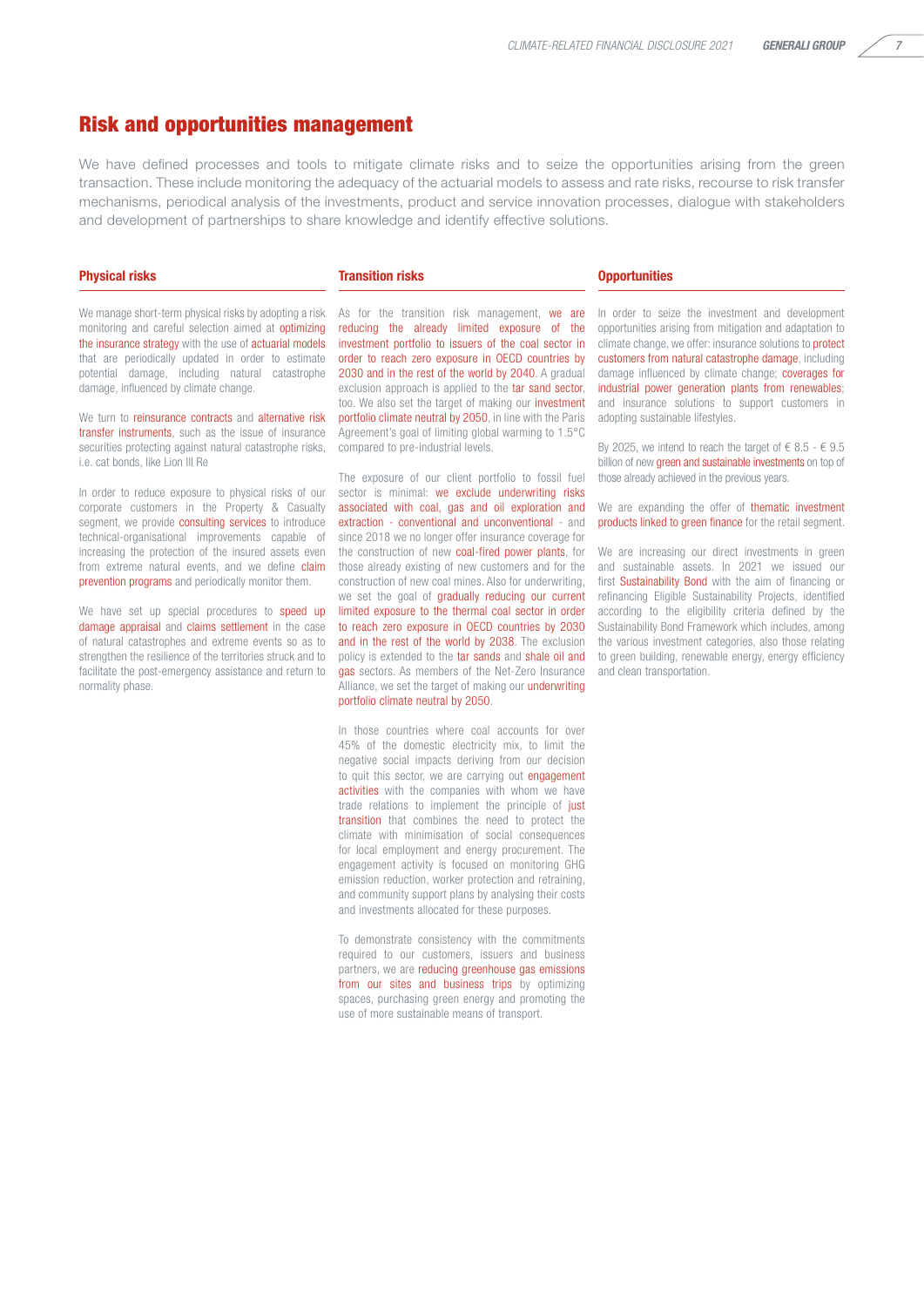In addition to the climate risk management interventions described above, in 2019 we launched a further project of progressive integration of climate factors in risk management processes, adopting an approach based on materiality to guide the identification, assessment and management of the impact of climate risk drivers on traditional risk categories of with reference to the most significant areas of the business with respect to physical and transition risks. In line with the recent European regulatory developments, regarding the definition of the risk management framework related to climate change (so-called climate risk), as Generali Group, we distinguish between two perspectives:

- Outside-In (or incurred risk) related to the impacts of climate change on the Group, in particular on the value of the investments and on the profitability of services and products provided;
- Inside-Out (or generated risk) related to the impacts that the Group generates through its operating activities and, indirectly, through investments and services and products provided.

Within such project, the Climate Change Risk Project, the Group Risk Management function aims at defining a climate risk management framework that considers both perspectives<sup>1</sup> jointly.



The project is encompassed within:

- the process of emerging and sustainability risks' identification, already defined in the Risk Management Group Policy;
- the Strategy on Climate Change, in particular, referring to the Net-Zero Asset Owner Alliance and the Net-Zero Insurance Alliance initiatives, through the introduction of a model to monitor the achievement of the targets.

The complex nature of the risk and the need to establish an important integration within the business required the direct involvement of several functions: Group Sustainability & Social Responsibility, Group Integrated Reporting and Group Corporate Affairs, as well as Group P&C, Claims & Reinsurance and Group Investments.

The framework, under development, as well as the findings of the assessments were presented to the working group, to the Group's insurance companies – to which the operating model will be cascaded with the simultaneous sharing of local best practices – during dedicated Group Risk Councils, to the Senior Management, to the Board of Directors and to the Risk and Control Committee. The framework is structured in four phases, as defined in the Risk Management Group Policy, namely identification, measurement, management and reporting.

In 2021, we consolidated the risk identification and measurement phases, and we launched the definition of the risk management model, with the simultaneous preparation of the documentation related to the Own Risk and Solvency Assessment (ORSA) process.

<sup>1</sup> In the first phase of the framework's definition, transition risk and physical risk were included. Liability risk, which stems from lawsuits for environmental damages and/or following improper or missing corporate disclosure on environmental standards, will be considered within ongoing future developments.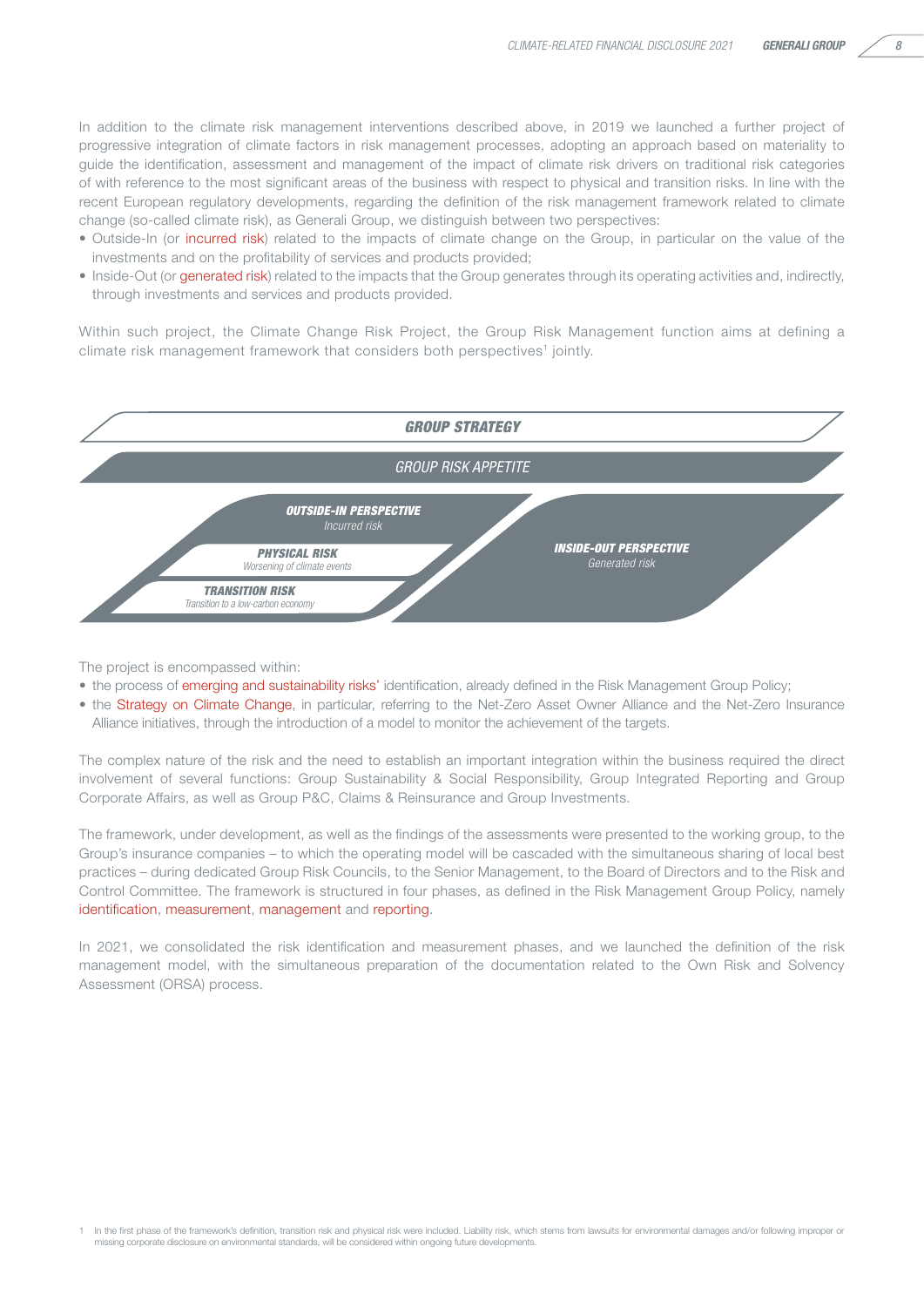#### Identification

In the risk identification phase, two activities were carried out:

- **climate scenarios**' selection:
- materiality analysis on risk exposures.

Climate scenarios, currently used, describe a change over a certain time horizon of the global temperature, deriving from the assumptions on the amount of CO<sub>2</sub> present in the atmosphere and its effect on the geophysical variables that regulate Earth's climate. Scenarios with a lower increase in the global temperature are typically used to assess transition risk, which is mainly concentrated in the short-medium term, while higher temperature scenarios are typically used for physical risk, whose effects are expected to span over longer time horizons, with a more pronounced acceleration in the second half of the century.



We selected three scenarios mainly based on the Representative Concentration Pathways (RCPs) developed by the [Intergovernmental Panel on Climate Change \(IPCC\)](https://www.ipcc.ch/) and on the World Energy Outlook Scenarios developed by the [International](https://www.iea.org/) [Energy Agency \(IEA\)](https://www.iea.org/). Each scenario is identified by the global warming level assumed in 2100 compared to pre-industrial levels.

| Scenario <sup>2</sup> | <b>Description</b>                                                                                                                                                  | <b>Transition risk</b>                                                                                                                                                            | <b>Physical risk</b>                                                                                                                     |
|-----------------------|---------------------------------------------------------------------------------------------------------------------------------------------------------------------|-----------------------------------------------------------------------------------------------------------------------------------------------------------------------------------|------------------------------------------------------------------------------------------------------------------------------------------|
| 1.5 °C                | Strong and rapid emissions' reduction and temperature<br>increase consistent with Paris agreement and, from<br>2021, with the target of net zero emissions by 2050. | Transition risk is described by<br>a combination of socio-economic<br>variables, including the development<br>of regulations, of new technologies<br>and of consumer preferences. |                                                                                                                                          |
| $3-4$ °C              | More fragmented and less rapid global<br>decarbonization process.                                                                                                   |                                                                                                                                                                                   | Physical risk is described by a<br>combination of physical variables,<br>including increased frequency<br>of extreme climate events such |
| $>4^{\circ}C$         | Emission growth, without global<br>decarbonization actions.                                                                                                         |                                                                                                                                                                                   | as floods, heat waves, storms.<br>wildfires, droughts and of chronic<br>climate events such as sea level rise.                           |

As said, to capture the most significant expected impacts, for transition risk we focused on short and medium-term time horizons, while for physical risk we also considered longer time horizons. In particular, the time horizons considered for all scenarios were 2025, 2030, 2050.

The main publications considered as source for the scenarios include: Assessment Report 5 (IPCC) - RCP 6.0, RCP 8.5 -www.ipcc.ch/report/ar5/syr/synthesis-report/, Net Zero by 2050<br>A Roadmap for the Global Energy Sector (IE Perspectives 2020 (IEA) - www.iea.org/topics/energy-technology-perspectives.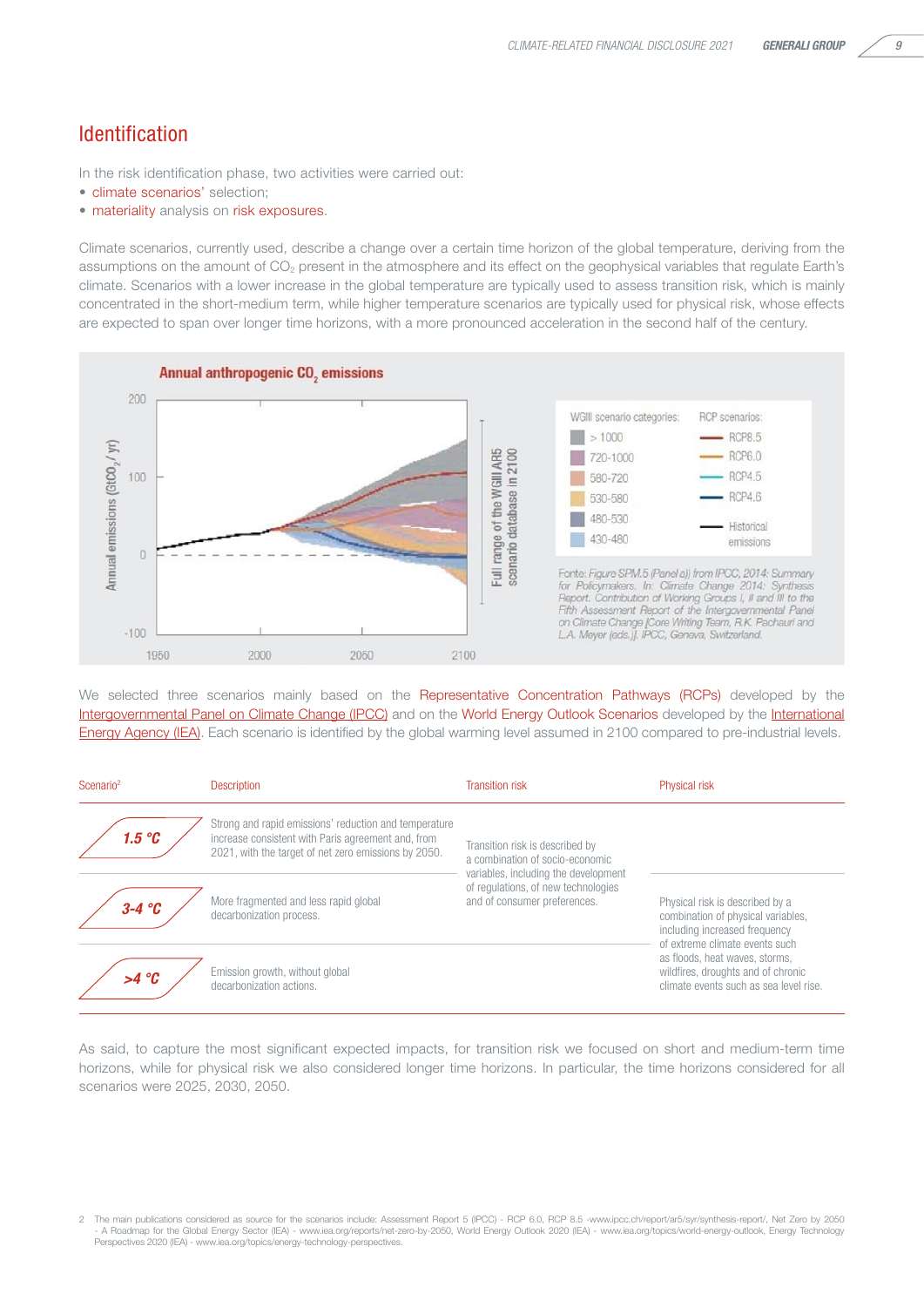Regarding the scenarios' selection, we are monitoring the evolution of the regulatory environment and of market best practices, in particular the development of the recommendations by the Network for Greening the Financial System (NGFS)<sup>3</sup>, the development of IPCC's scenarios, and, in general, the regulatory stress tests introduced within individual European countries.

In relation to the Outside-In perspective (or incurred risk), carrying forward the activities already undertaken, in 2021 our analysis focused on the:

- investment portfolio, including equity and corporate bonds, government bonds and real estate;
- Non-life underwriting portfolio.

To identify the most material exposures, we analysed for investment in equities and corporate bonds all economic sectors and we focused mainly on understanding those most vulnerable to climate change (so-called climate relevant sectors identified based on recognized market frameworks, including TCFD guidelines). In particular, the very limited exposure to the sectors most impacted by climate change, such as the fossil, metallurgical and transport sectors was confirmed.

Government bonds were classified based on the reference country; most of these bonds were attributable to European countries.

Even the real estate portfolio, analysed on the basis of buildings' energy characteristics, is mostly attributable to the most efficient energy classes and to European countries.

Analogously to the analyses carried out for investment portfolio, for Non-life underwriting portfolio we also considered the different geographies and for the purpose of the analysis we focused on the most relevant lines of business for the Group, namely Fire insurance and other damage to property insurance and Motor.

In relation to the Inside-Out perspective (or generated risk), our analysis focused on the investment portfolio, including equity, corporate bond and real estate, in line with the targets already announced as part of the Net-Zero Asset Owner Alliance initiative.

#### **Measurement**

In relation to the Outside-In perspective (or incurred risk), we measure physical and transition risk using models that allow to determine the impacts of climate scenarios on the exposures identified based on the climate stress tests.

Impacts are represented by the Clim@Risk metric, that is defined for:

- the investment portfolio, at individual counterparty level and considering a combination of sector and geography, and for real estate at energy class level. For government bonds we considered the reference country;
- the underwriting portfolio, considering a combination of line of business, sector and geography.

The proposed metric measures:

- a change in Net Asset Value for the investment portfolio:
- a change in the Group's operating result for the Non-life underwriting portfolio.

The results obtained provide forward-looking indications of climate change effects on Group's portfolios. They show mostly limited impacts over short-time horizons and more significant but still limited impacts over long-time horizons, mostly deriving from physical risk in higher temperature scenarios. In analysing transition risk, we also observed that impacts substantially depend on the ability of companies to adapt to the process of cutting emissions, for example, through the use of green energy and the improvement in energy efficiency.

In analysing the investment portfolio, in the 1.5°C scenario we observed positive impacts due to transition risk mainly stemming from the equity and corporate bond portfolio, as companies in which the Group invests are assumed to grow and remain competitive by adapting their business model to the transition.

<sup>3</sup> The Network for Greening the Financial System consists in a group of Central Banks and supervisors committed to sharing best practice, to contributing to the development of climate-related risk management in the financial sector - and the environment - and to mobilize finance to support the transition to a sustainable economy.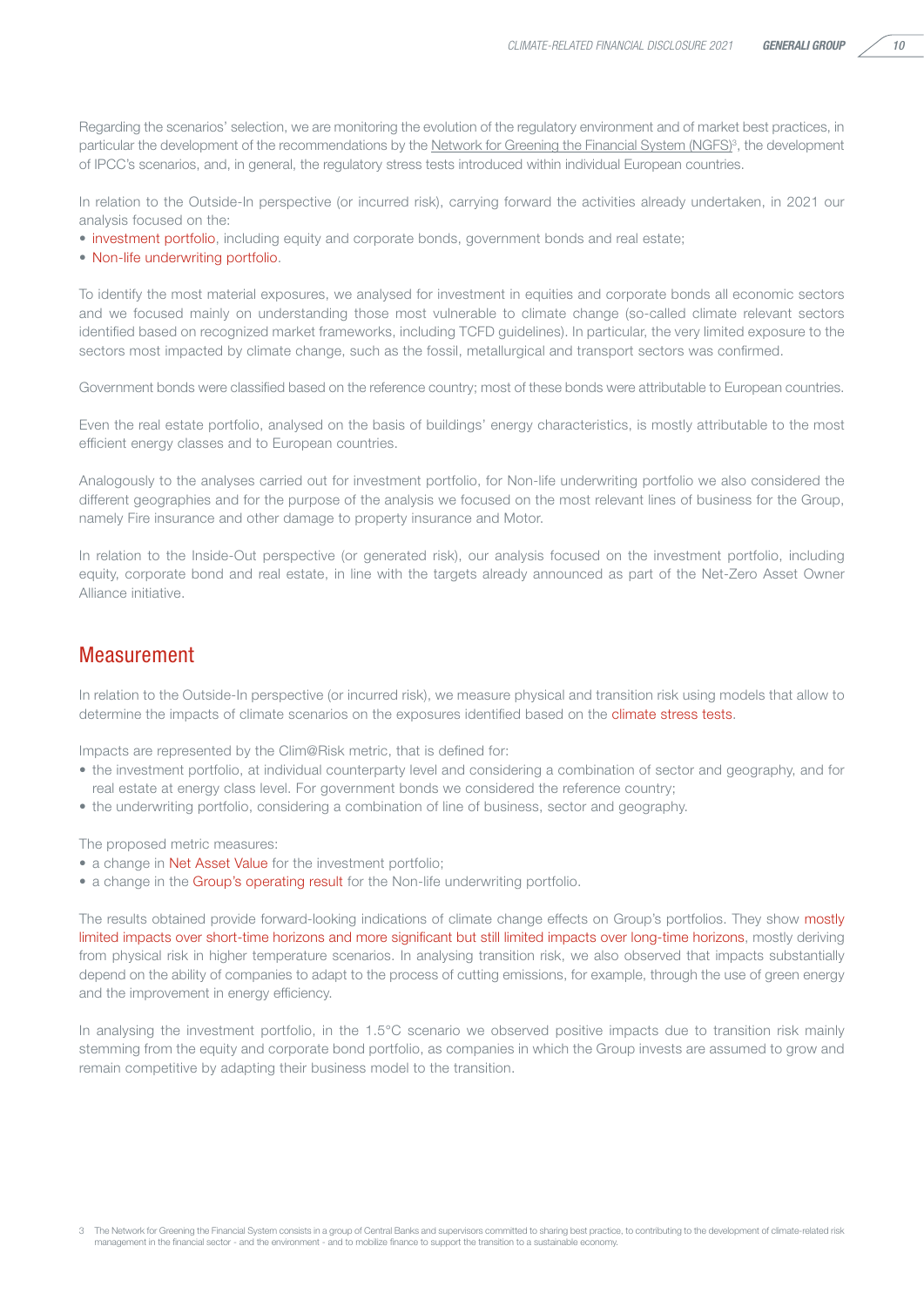Opportunities are driven by the utility sector, given the increased demand and profits from renewable sources, while the impacts from the fossil sector remain negative. On the contrary, in case of lack of adaptation measures of the business model, the impacts are negative since companies do not grow and lose competitiveness, especially in the utility sector which suffers from the lower production of non-renewable energy, while other sectors such as chemicals and industrial suffer from higher costs due to the increase in carbon price. In absence of energy adjustment and energy efficiency measures, even the real estate portfolio value decreases, whilst showing a slight increase in case buildings are upgraded to new energy efficiency standards. The impact on government bonds, which stems largely from the effects of the transition on government revenues, i.e. taxes, and infrastructure costs, remains more limited with respect to the other two portfolios.

In the 3-4°C scenario without considering business model adaptative capacity, the impacts related to transition risk are smaller than in the 1.5°C scenario (without adaptation). On the contrary, we observed strong negative impacts for physical risk due to the increased frequency and severity of natural climate events, particularly floods, storms, and tropical cyclones. Again, the impacts are mainly attributable to the equity and corporate bond portfolio and to the real estate portfolio, while only to a lower extent to government bonds.

The >4°C scenario showed even more pronounced negative impacts for physical risk in the second half of the century caused by sea level rise, drought, and forest fires in addition to the above-mentioned events.

In analysing the Non-Life underwriting portfolio, we observed impacts caused by transition risk in the scenarios 1.5°C and 3-4°C on the Motor line of business, which shows a gradual replacement of ICE (Internal Combustion Engine) vehicles with hybrid and electric ones and at the same time a general growth in the Fire insurance and other damage to property insurance line of business driven by increased market demand. However, the most significant impacts were observed for physical risk in the 3-4°C scenario as a result of higher claims' costs induced by floods and storms and, in scenarios with higher level of global warming, such as in the >4°C scenario, and longer time horizons, also induced by wildfires, droughts, sea level rise, which are not currently relevant in terms of claims.

The use of different scenarios has proved effective in gaining a broader understanding of the Group's resilience to climate change risk, given the complexity of the phenomenon addressed and the long-time horizons over which it manifests itself.

In relation to the Inside-Out perspective (or generated risk) and to the decarbonization target for the investment portfolio carbon intensity of 25% by 2024, announced in the context of Net-Zero Asset Owner Alliance, we are internally defining targets to be monitored on a regular basis, in order to identify and track more precisely any deviations from the announced targets. In particular, these targets will be based on carbon Intensity metric components: the active portfolio management lever and the levers not directly under Generali's control (namely the individual counterparty emissions and the trend of their market value, expressed in terms of EVIC – Enterprise Value Including Cash).

### Management and reporting

Climate risk, considering both incurred risk and generated risk, is integrated in decision-making processes through the definition of a specific appetite, including tolerances, limits, and escalation processes in case of breaches. With reference to limits and tolerances, the issuance of a dedicated internal guideline is planned during 2022, to complement the existing set of controls related to the application of the ESG principles in the investment and underwriting processes.

This integration has the two-fold objective of:

- maintaining Group's risk profile within the thresholds defined based on the Clim@Risk, at portfolio level and for individual combinations of sectors and geographies identified as most vulnerable;
- ensuring the achievement of emissions' reduction targets by establishing a tolerance limit on decarbonization targets.

Finally, the reporting has the primary objective of raising awareness on the impacts of climate change and is carried out on two layers:

- as part of the ORSA process, in order to update the Senior Management and the Board of Directors on the assessments performed and on the development of the risk management model;
- within the Group Emerging Risks Booklet dedicated to sustainability and emerging risks, available to the entire corporate population, which considers surveys conducted at Group level.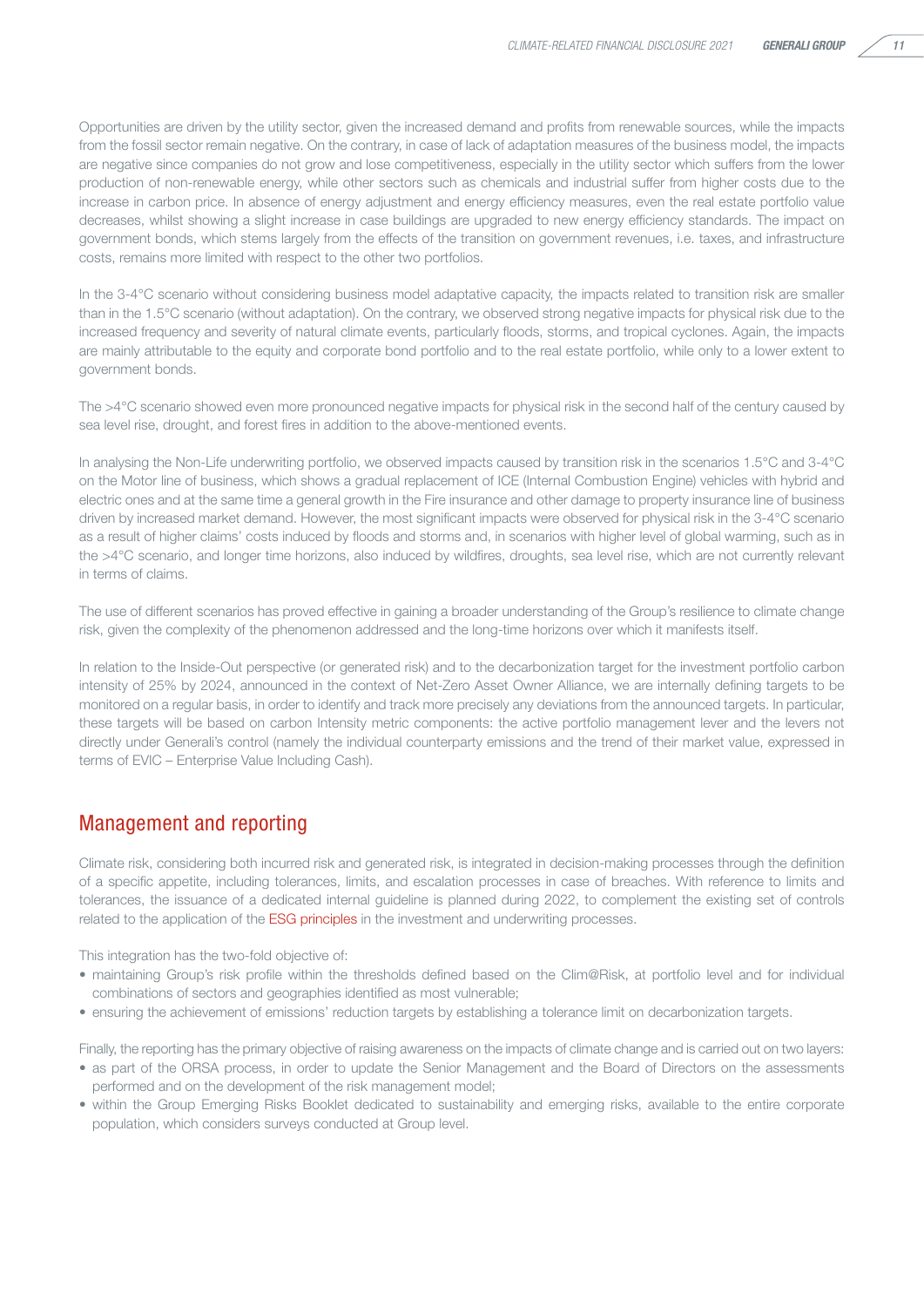#### Metrics, targets and results as of 2021

We have defined metrics and targets to monitor the implementation of our strategy to manage climate change impacts and to support the just transition to a low carbon economy.

|                                                                                                                                                                                                                                                  | <b>Transition risks</b>                                                                                                                                                                                                                                                                                                                                                                                                                                                                                                                                                                                                                                                                                                                                                                                                                                                                                                                                                                                                                                                                                         | <b>Opportunities</b>                                                                                                                                                                                                                                                                                                                                                                                                                                                                                                                 |
|--------------------------------------------------------------------------------------------------------------------------------------------------------------------------------------------------------------------------------------------------|-----------------------------------------------------------------------------------------------------------------------------------------------------------------------------------------------------------------------------------------------------------------------------------------------------------------------------------------------------------------------------------------------------------------------------------------------------------------------------------------------------------------------------------------------------------------------------------------------------------------------------------------------------------------------------------------------------------------------------------------------------------------------------------------------------------------------------------------------------------------------------------------------------------------------------------------------------------------------------------------------------------------------------------------------------------------------------------------------------------------|--------------------------------------------------------------------------------------------------------------------------------------------------------------------------------------------------------------------------------------------------------------------------------------------------------------------------------------------------------------------------------------------------------------------------------------------------------------------------------------------------------------------------------------|
| <b>Physical risks</b><br>Maintenance of excellent technical results as regards<br>operating result and combined ratio in the P&C segment.<br>P&C segment operating result of € 2,650 mln (+7.9%).<br>P&C segment combined ratio of 90.8 (+1.7%). | Decarbonisation of the general account investment portfolio<br>to make it climate neutral by 2050: 25% reduction in carbon<br>footprint of listed equities and corporate bonds portfolios by<br>2024 against 2019 as baseline.<br>Measurement of the carbon footprint <sup>4</sup> Group's portfolio for<br>shares and corporate bonds: <b>Absolute Emissions:</b> 10.36<br>million t CO <sub>2</sub> e; <b>Carbon Intensity (EVIC):</b> 128 t CO <sub>2</sub> e per million<br>€ invested; Carbon Intensity (sales): 241 t CO2e per million<br>$\epsilon$ in revenues.<br>The carbon footprint of our direct general account investments<br>in listed equities and corporate bonds, in terms of carbon<br>intensity (EVIC), decreased by 11.7% compared to 2020<br>(-29.6% in 2019-2021 period).<br>Gradual reduction in the exposure of the investment portfolio to<br>the thermal coal sector, in order to reach zero exposure in OECD                                                                                                                                                                       | $\epsilon$ 4.5 billion of green and sustainable investments<br>$(2018 - 2021)$ .<br>Target ( $\epsilon$ 4.5 billion) overachieved in 2020, a year in<br>advance, with an amount of $\epsilon$ 5,973 million <sup>9</sup> .<br>€ 8.5 - € 9.5 billion of new green and sustainable<br>investments (2021-2025).<br>New green and sustainable investments equal to $\epsilon$ 2,537 mln.<br>Sustainable finance.<br>Placement of the first Sustainability Bond, to finance/<br>refinance Eligible Sustainability Projects, mainly in the |
|                                                                                                                                                                                                                                                  | countries by 2030 and in the rest of the world by 2040.<br>We are constantly reducing our residual investments in the coal sector.<br>Promotion of a just transition of the insurance portfolio to reach<br>climate neutrality by 2050.<br>Foundation, together with seven other world-leading (re)<br>insurance companies, of the Net-Zero Insurance Alliance, which<br>includes among its objectives the commitment to transition<br>insurance and reinsurance portfolios to net-zero greenhouse<br>gas emissions by 2050.<br>Exclusion of underwriting risks associated with coal, gas and oil<br>exploration and extraction - conventional and unconventional - as<br>well as those associated with the construction of new coal-fired<br>power plants, the coverage for existing coal-fired power plants of<br>new customers and for the construction of new coal mines.<br>Insurance exposure to the fossil fuel sector <sup>5</sup> $<$ 0,1% of P&C<br>premiums.<br>Gradual reduction in the insurance exposure to the thermal coal<br>sector, in order to reach zero exposure in OECD countries by 2030 | green sector. Issuance of the first catastrophe bond<br>embedding innovative green features.                                                                                                                                                                                                                                                                                                                                                                                                                                         |
|                                                                                                                                                                                                                                                  | and in the rest of the world by 2038.<br>Our exposure to fossil fuel sector continued to decrease. There<br>were no new customers and no coverage for the construction of<br>new coal mines or coal-fired power plants.<br>Inspired by the best practice of the Science Based Target<br>Initiative, we are committed to the reduction in the GHG<br>emissions related to offices, data centres and company car fleet<br>by at least 25% <sup>6</sup> by 2025 against 2019 as baseline.<br>Group's operations GHG emissions equal to $33,964$ $CO2e7$<br>(-21.0% vs 2019).                                                                                                                                                                                                                                                                                                                                                                                                                                                                                                                                       |                                                                                                                                                                                                                                                                                                                                                                                                                                                                                                                                      |
|                                                                                                                                                                                                                                                  | Purchase of 100% renewable energy, wherever possible.<br>91.5% <sup>8</sup> of total purchases of electricity from renewable sources<br>$(+2.1\%$ vs 2019).<br>4 To calculate the carbon footprint indicators, the Group relies on MSCI data. Data related to CO <sub>2</sub> emissions, EVIC and sales of the companies in the portfolio refer to the last available data at the moment of the                                                                                                                                                                                                                                                                                                                                                                                                                                                                                                                                                                                                                                                                                                                 |                                                                                                                                                                                                                                                                                                                                                                                                                                                                                                                                      |

- To calculate the carbon footprint indicators, the Group relies on MSCI data. Data related to CO: emissions, EVIC and sales of the companies in the portfolio refer to the last available data at the moment of the calculation carbon intensity (per sales) is 85% for the year 2019 and 2021 and 87% for the year 2020. Our ambition and our commitment is to increase the part of our investment portfolio covered by the carbon footprint<br>assessment in or
- 5 The indicator refers to direct premiums from property and engineering (including marine) coverage for coal activities related to companies of the coal sector and/or from the underwriting of risks related to oil and gas exploration/extraction if not marginal compared to the customer's main activity.
- 6 The objective refers to the emissions of Scope 1 and Scope 2 calculated according to the market-based method.
- 7 GHG emissions are calculated according to GHG Protocol Corporate Accounting and Reporting Standard (market-based method). They are from operating activities by the employees working in offices managed by the Group in Italy, Germany, France, Czech Republic, Austria, Spain, Switzerland, Argentina, Poland, Hungary, Serbia and Slovakia, and equal to 52.7% of the total of our people, excluding employees belonging<br>to the comp
- 8 The scope for renewable energy purchased is equal to that for GHG emissions.
- 9 New investments refer to the difference between new purchases, sales and maturities of securities in the portfolio.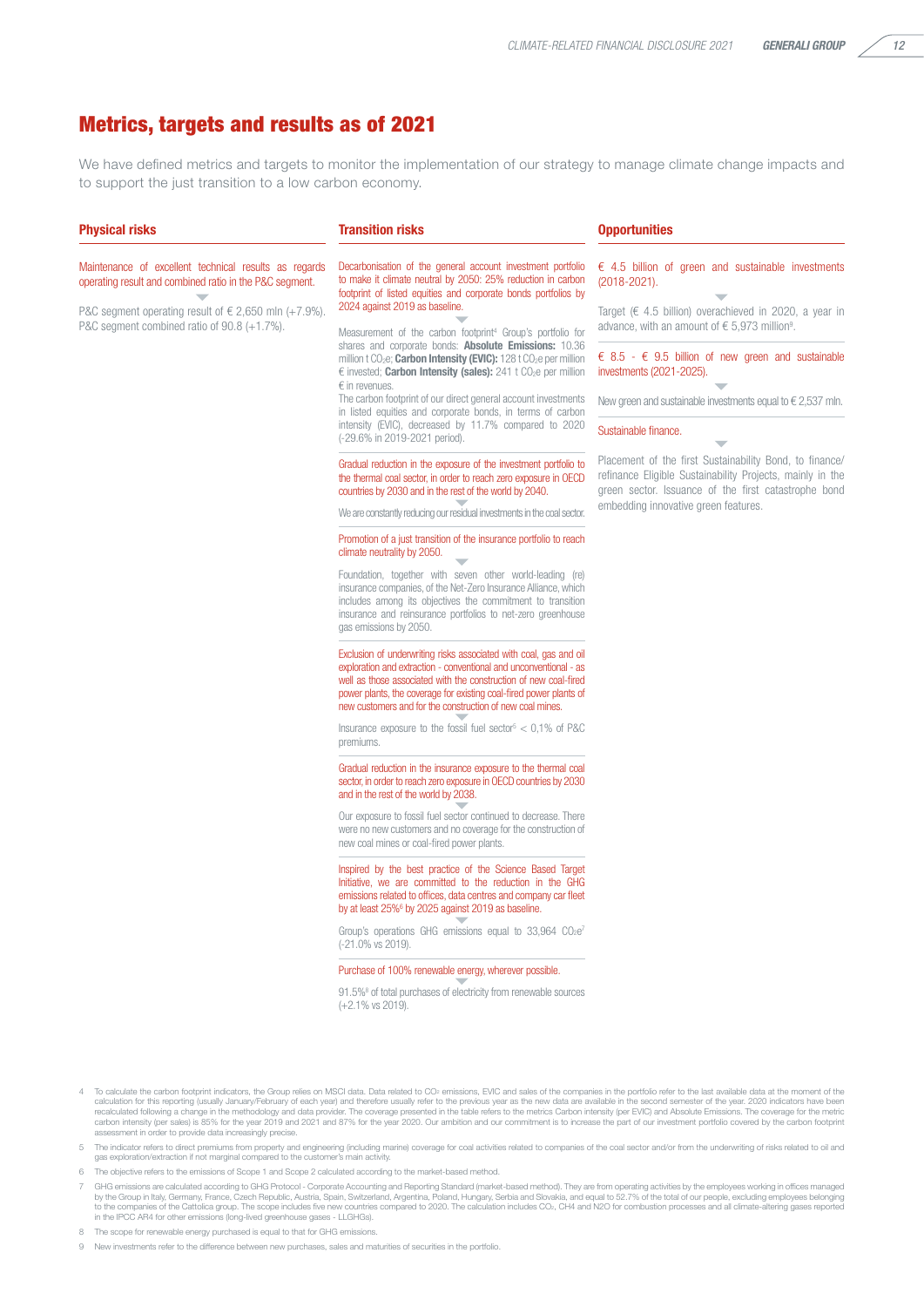#### Significant events after 31/12/2021

In April 2022, Generali signed an ambitious multi-year agreement with the [United Nations Development Programme \(UNDP\).](https://www.undp.org/) Under this partnership, Generali commits to providing both technical and financial resources to UNDPs' Insurance and [Risk](https://irff.undp.org/) Finance Facility (IRFE), UNDP's platform for the development and deployment of insurance and risk finance solutions to development, and part of UNDP's Sustainable Finance Hub.

Focusing on designing innovative, insurance-related solutions that accelerate the delivery of the Sustainable Development Goals, Generali and UNDP will, amongst other areas of cooperation, work together to explore new parametric instruments that attract risk capital, strengthen SMEs, increase climate and financial resilience, reduce vulnerability, and deliver value for money in the context of sustainable development.

For more information, please visit: *<https://www.generali.com/media/press-releases/all/2022/Generali-opens-to-the-public-Venice-s-Procuratie-Vecchie-as-the-Home-of-The-Human-Safety-Net>*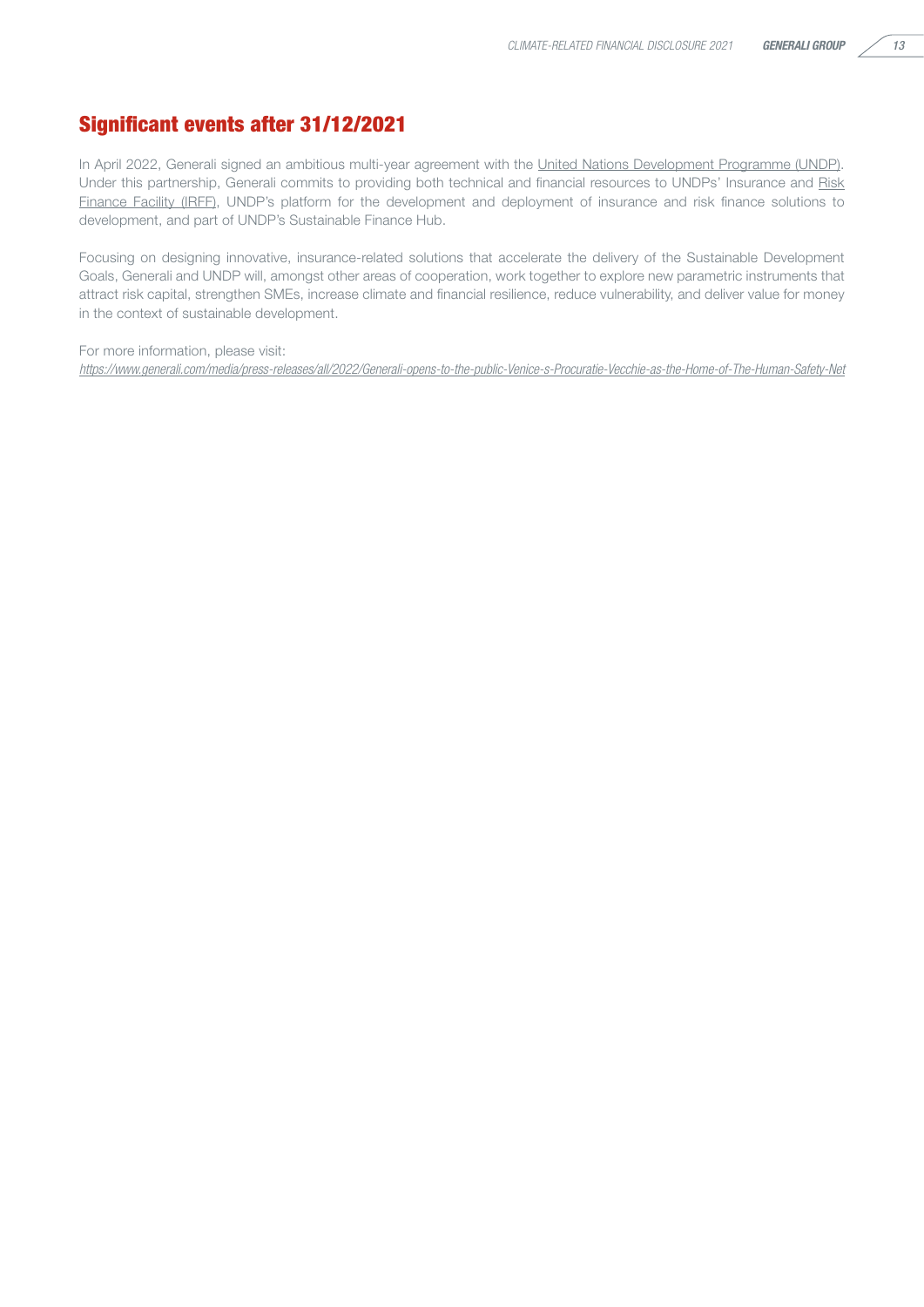### Mapping of the Climate-related Financial Disclosure against the TCFD framework

In order to facilitate the use of this document, below is a prospectus of the Group's Climate-related Financial Information with respect to the Pillars, Recommendations and Recommended Disclosures of the TCFD.

| <b>Pillars</b>                   | Recommendations                                                                                                                                                                                         | Recommended disclosures                                                                                                                                         | Pag.   |
|----------------------------------|---------------------------------------------------------------------------------------------------------------------------------------------------------------------------------------------------------|-----------------------------------------------------------------------------------------------------------------------------------------------------------------|--------|
| Governance                       | Disclose the organization's<br>governance around climate-related<br>risks and opportunities.                                                                                                            | a) Describe the board's oversight of climate-related risks and opportunities.                                                                                   | 5      |
|                                  |                                                                                                                                                                                                         | a) Describe management's role in assessing and managing climate-related<br>risks and opportunities.                                                             | 5      |
| <b>Strategy</b>                  | Disclose the actual and potential impacts<br>of climate-related risks and opportunities<br>on the organization's businesses, strategy,<br>and financial planning where such<br>information is material. | a) Describe the climate-related risks and opportunities the organization<br>has identified over the short, medium, and long term.                               | 6      |
|                                  |                                                                                                                                                                                                         | b) Describe the impact of climate-related risks and opportunities<br>on the organization's businesses, strategy, and financial planning.                        | 6, 10  |
|                                  |                                                                                                                                                                                                         | c) Describe the resilience of the organization's strategy, taking into consideration<br>different climate-related scenarios, including a 2°C or lower scenario. | 11     |
| <b>Risk</b><br><b>Management</b> | Disclose how the organizatio<br>identifies, assesses, and manages<br>climate-related risks.                                                                                                             | a) Describe the organization's processes for identifying and assessing<br>climate-related risks.                                                                | 9, 10  |
|                                  |                                                                                                                                                                                                         | b) Describe the organization's processes for managing climate-related risks.                                                                                    | 7.11   |
|                                  |                                                                                                                                                                                                         | c) Describe how processes for identifying, assessing, and managing<br>climate-related risks are integrated into the organization's overall risk management.     | 11     |
| <b>Metrics</b><br>and Targets    | Disclose the metrics and targets<br>used to assess and manage relevant<br>climate-related risks and opportunities<br>where such information is material.                                                | a) Disclose the metrics used by the organization to assess climate-related<br>risks and opportunities in line with its strategy and risk management process.    | 10, 12 |
|                                  |                                                                                                                                                                                                         | b) Disclose Scope 1, Scope 2, and, if appropriate, Scope 3 greenhouse gas<br>(GHG) emissions, and the related risks.                                            | 12     |
|                                  |                                                                                                                                                                                                         | c) Describe the targets used by the organization to manage climate-related<br>risks and opportunities and performance against targets.                          | 12     |